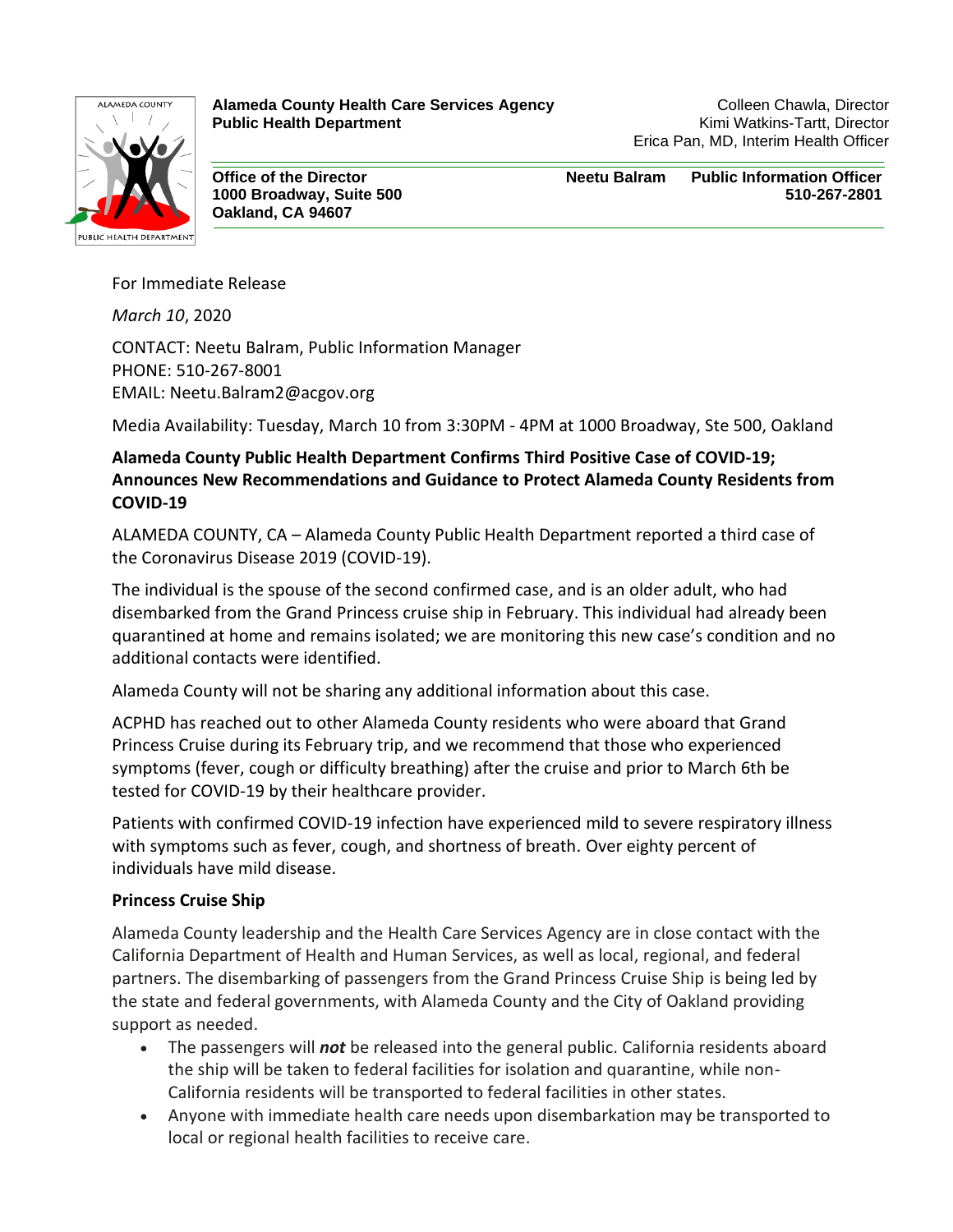*"As the state and federal governments manage transfer of passengers from the cruise ship to their respective destinations, we want to assure our community that all entities are working to minimize the impact in Oakland. Our highest priority is to safeguard the health of people living, working in, or visiting Alameda County,"* said Colleen Chawla, Director of Alameda County Health Care Services Agency.

# **March 10, 2020 ACPHD Announces New Recommendations and Guidance to Protect Alameda County Residents from COVID-19**

Alameda County Public Health Department is taking proactive steps to protect the health of county residents by making recommendations intended to slow the spread of Coronavirus Disease 2019 (COVID-19) in our community and protect the most vulnerable among us from severe illness. These recommendations are effective immediately and will be reassessed periodically as this COVID-19 outbreak evolves.

"*There is evidence of increasing circulation of COVID-19 in our region. These recommendations are meant to slow the spread of the virus in order to protect the health of Alameda County residents*, *particularly the elderly and people who have underlying medical conditions*," said Dr. Erica Pan, Health Officer for Alameda County. "*To limit the impact of COVID-19 and reduce the number of people infected, we must reduce the number of opportunities the virus has to spread from person-to-person. This means limiting the times and places people come together."*

## **New Guidance for Persons Hosting Mass Gatherings and Large Community Events**

ACPHD offers this guidance to help people planning or attending large gatherings to make informed decisions. We have seen evidence of community transmission of COVID-19 across the Bay Area, and we have weighed the potential benefits to our community's health alongside the potential for disruptive impacts on event organizers and attendees.

The goals of this guidance are: (1) to protect people attending and working at the event and the local community from COVID-19 infection; and (2) to reduce community transmission, decrease the introduction of COVID-19 into new communities, and slow and decrease the spread of the virus.

### *Guidance for Persons at Higher Risk*

Older people and people with certain underlying health conditions like heart disease, lung disease and diabetes, for example, may be at greater risk of serious illness. Persons at higher risk of severe illness from COVID-19 should stay home and away from crowded social gatherings as much as possible. These types of gatherings include, but are not limited to parades, conferences, sporting events, and concerts where large numbers of people are within arm's length of one another.

Those considered at higher risk include:

• People over 60 years of age. The risk increases significantly thereafter and escalates with age, with persons over age 80 in the highest risk category. People, regardless of age, with underlying health conditions including cardiovascular disease, diabetes, cancer, heart disease, or chronic lung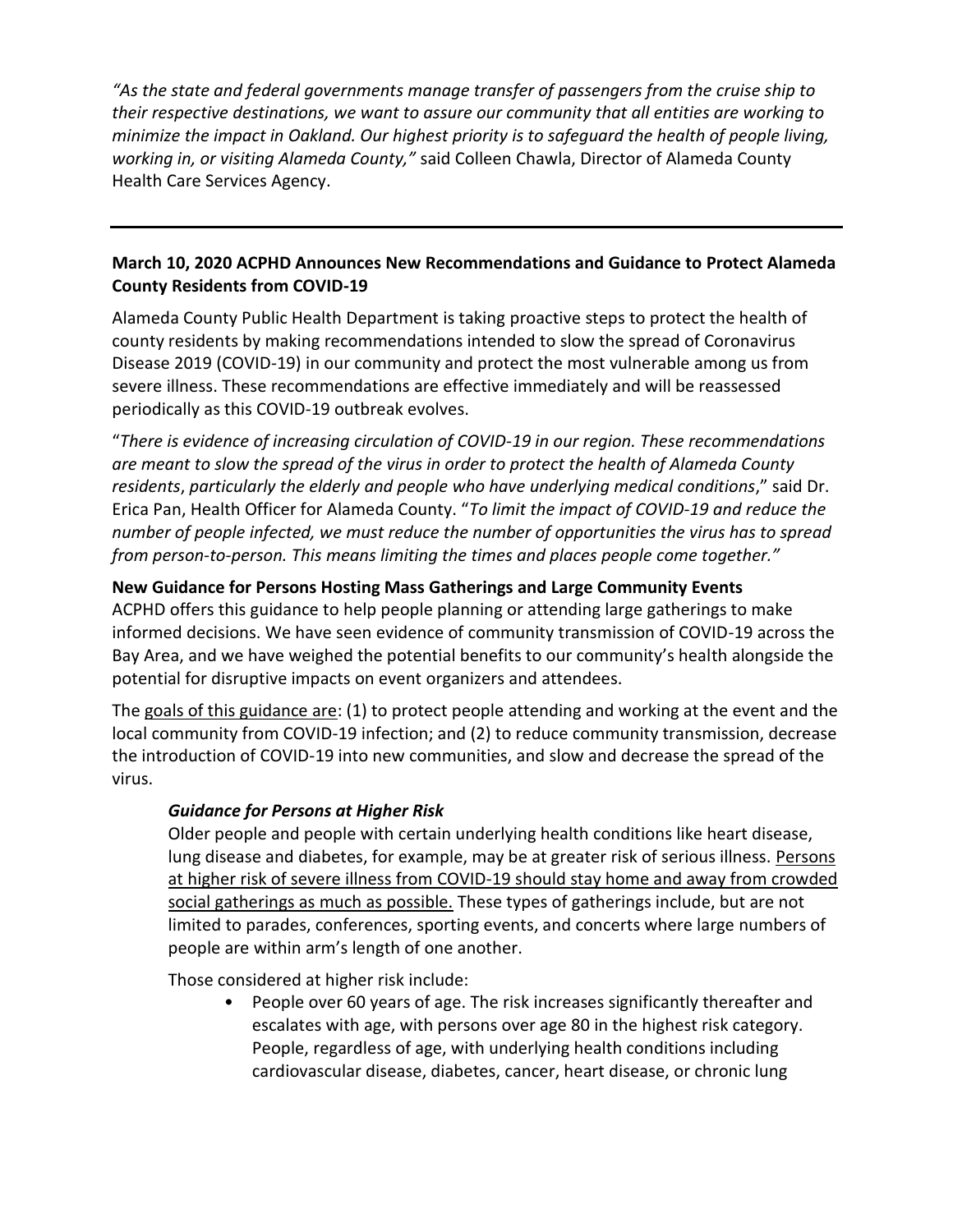diseases like COPD, as well as those with severely weakened immune systems.

## *Guidance for Event Organizers*

At this time, we recommend postponing or canceling non-essential mass gatherings and large community events where large numbers of people are within arm's length of one another. Mass gatherings do not include typical office environments or stores.

- As the COVID-19 situation continues to evolve, community event calendars should be assessed on a rolling 30-day basis.
- *Large events* (more than 1000 people): Cancel or postpone
- *Medium events* (100-1000 people): Consider the following recommendations when determining event cancellation or postponement:
	- o *Size*: Smaller is better. The risk of getting the virus increases as the size of the crowd increases.
	- o *Duration*: Shorter is better. The risk of getting the virus increases as the duration of the event increases (e.g., a 2-hour meeting is lower risk than a 2-day conference).
	- o *Density*: Risk of getting the virus increases in crowded settings. If the venue or setting doesn't enable people to keep social distance (more than arm's length of one another), the risk of spreading the virus increases. People should avoid crowded places where large numbers of people are within arm's length of one another.
	- o *Geographic reach*: Mixing of people across regions, states, and countries
- *Small events* (<100 people): Cancel smaller community events where people at increased risk of severe illness (older adults and those with chronic medical conditions) will be congregating.

If you can't avoid bringing groups of people together:

- Urge anyone who is sick to not attend.
- Encourage those who are at higher risk for serious illness to not attend.
- Find ways to give people more physical space and reduce close contact as much as possible.
- Encourage attendees to follow increased hygiene, such as:
	- o Washing their hands often with soap and water for at least 20 seconds
		- **EXTED 5000 FM 300 FM 2016** If soap and water are not available, alcohol-based hand sanitizer can be used
	- o Avoid close contact with other people
	- o Avoid touching your eyes, nose, and mouth
	- $\circ$  Covering their cough or sneeze with a tissue if available or into their elbow
- Clean surfaces with standard cleaner.
- Provide alternative options for attending the event via phone, video, or web applications.
- Maintain a registration list of participants and staff; this will assist local public health officials in contact tracing in the event a COVID-19 case is later identified as having attended the event.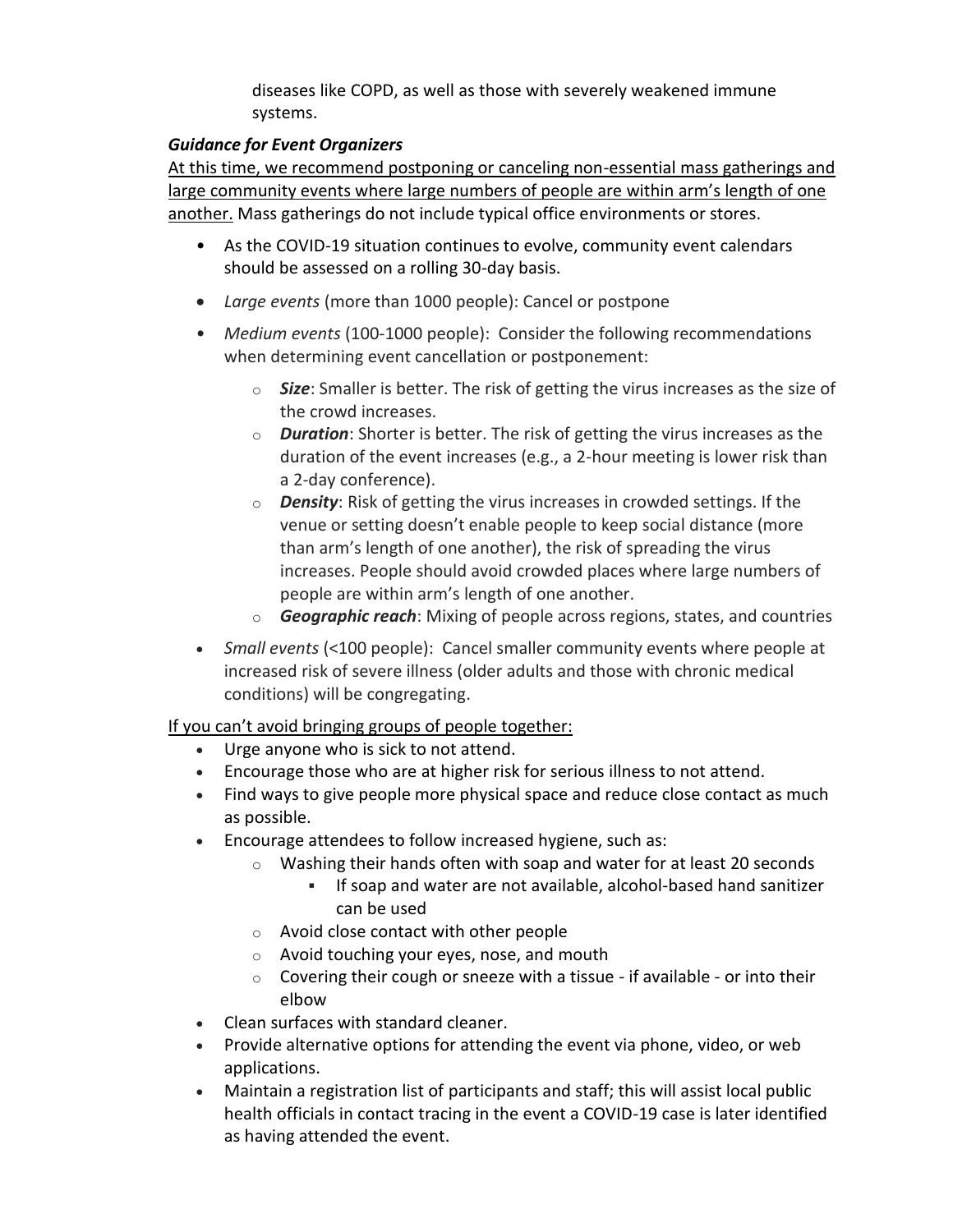- Ensure that event venues are well ventilated.
- Use event messaging and communications to provide COVID-19 updates and promote everyday preventive health messages to your participants and staff.
- For additional recommendations and resources, please see:
	- CDC: [https://www.cdc.gov/coronavirus/2019-ncov/community/large](https://www.cdc.gov/coronavirus/2019-ncov/community/large-events/mass-gatherings-ready-for-covid-19.html)[events/mass-gatherings-ready-for-covid-19.html](https://www.cdc.gov/coronavirus/2019-ncov/community/large-events/mass-gatherings-ready-for-covid-19.html)
	- CDPH: [https://www.cdph.ca.gov/Programs/CID/DCDC/CDPH%20Document%20Library/](https://www.cdph.ca.gov/Programs/CID/DCDC/CDPH%20Document%20Library/CDPH%20Guidance%20for%20Mass%20Gatherings%20and%20Large%20Community%20Events_ADA%20Compliant.pdf) [CDPH%20Guidance%20for%20Mass%20Gatherings%20and%20Large%20Comm](https://www.cdph.ca.gov/Programs/CID/DCDC/CDPH%20Document%20Library/CDPH%20Guidance%20for%20Mass%20Gatherings%20and%20Large%20Community%20Events_ADA%20Compliant.pdf) [unity%20Events\\_ADA%20Compliant.pdf](https://www.cdph.ca.gov/Programs/CID/DCDC/CDPH%20Document%20Library/CDPH%20Guidance%20for%20Mass%20Gatherings%20and%20Large%20Community%20Events_ADA%20Compliant.pdf)

In deciding whether to hold an event, organizers should stay informed:

- [https://www.cdph.ca.gov/Programs/CID/DCDC/Pages/Immunization/ncov2019.a](https://www.cdph.ca.gov/Programs/CID/DCDC/Pages/Immunization/ncov2019.aspx) [spx](https://www.cdph.ca.gov/Programs/CID/DCDC/Pages/Immunization/ncov2019.aspx)
- [https://www.acphd.org](https://www.acphd.org/)

#### **Guidance for schools**

Consider alternates to congregate or group programming within the school including any large or communal activities such as assemblies. Alternate approaches which limit close contact may include conducting assemblies via webcasts or intercom announcements.

The Alameda County Public Health Department is not recommending closing schools at this time. If a significant COVID-19 exposure occurs on a school site, ACPHD will work closely with school and school district administration to evaluate risk and determine steps to protect students, staff, and families by preventing the spread of disease.

Closing a school is a serious decision that requires balancing the safety of students and staff and the disruption caused to parents, guardians and the community. While health officials can recommend or order school dismissals to prevent the spread of disease or to protect the health of the community, school administrators hold the responsibility for decisions regarding school dismissal and closures.

We encourage all school officials to carefully review [ACPHD's guidance for K](http://www.acphd.org/media/558172/acphd-covid-19-childcare-k-12-school-guidance-20200306.pdf)-12 schools and [childcare centers,](http://www.acphd.org/media/558172/acphd-covid-19-childcare-k-12-school-guidance-20200306.pdf) as well as the [California Department of Public Health's guidance for schools](https://www.cdph.ca.gov/Programs/CID/DCDC/CDPH%20Document%20Library/School%20Guidance_ADA%20Compliant_FINAL.pdf).

### **Guidance for homelessness services providers**

The Alameda County Public Health Department and Health Care for the Homeless program have developed guidance for shelters and other transitional housing sites for staff who visit encampments, and for individuals experiencing homelessness. For more information, visit [https://www.achch.org/coronavirus.html.](https://www.achch.org/coronavirus.html)

### **Guidance for the general public**

The general public should continue to take these precautions to stop the spread of germs and prevent respiratory illnesses:

- Practice good personal hygiene habits;
- Cover your mouth and nose with a tissue or your sleeve (not your hands) when coughing or sneezing;
- Refrain from touching your eyes, nose and mouth;
- Stay home when you are sick and away from others in your home;
- Clean frequently touched surfaces and objects using normal household cleansers;